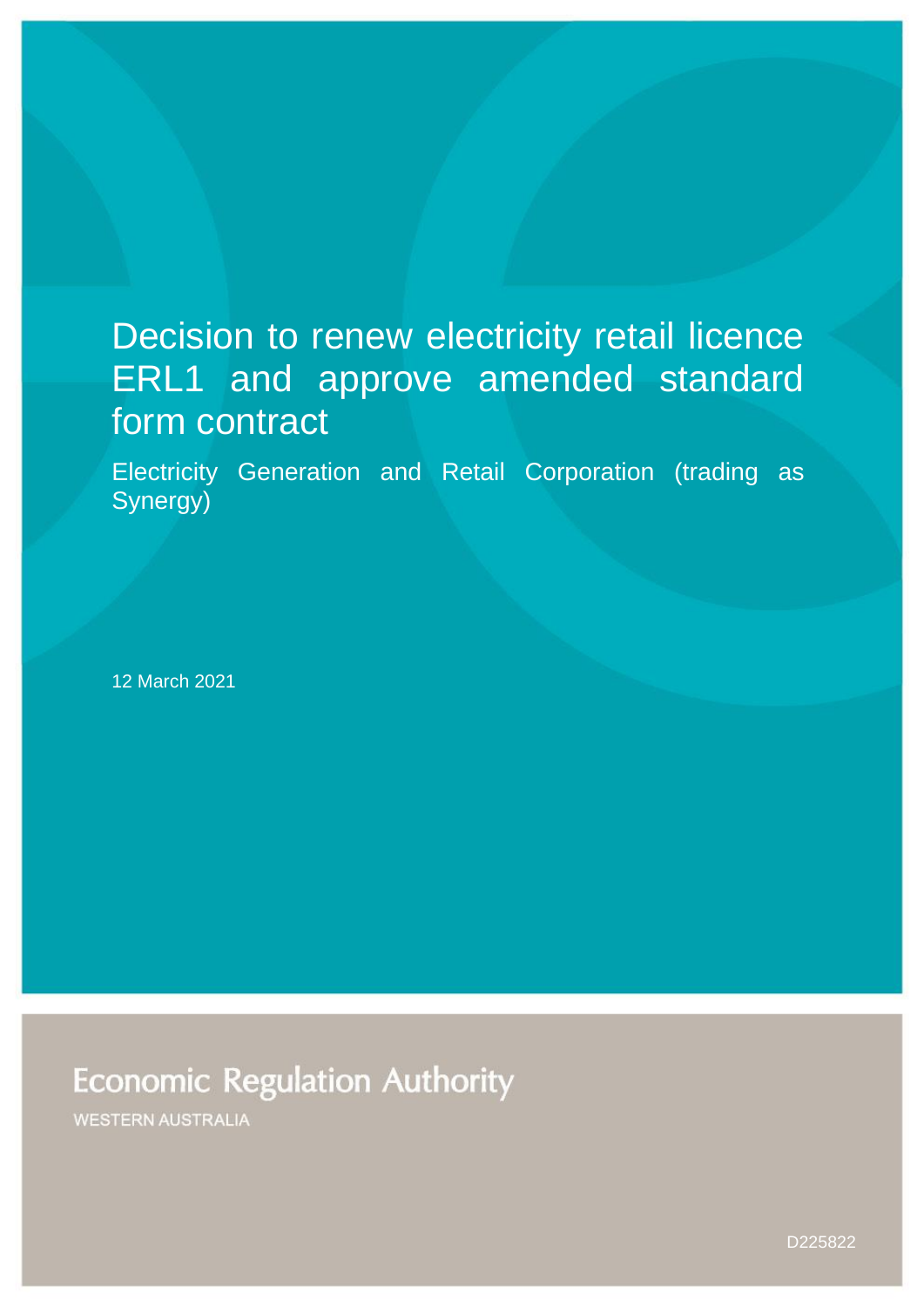# **1. Decision**

- 1. Pursuant to section 51 of the *Electricity Industry Act 2004*, the Economic Regulation Authority approves the Electricity Generation and Retail Corporation's (trading as Synergy) amended standard form contract for the supply of electricity to small use customers.<sup>1</sup>
- 2. Pursuant to sections 9 and 19 of the Electricity Act, the ERA has renewed Synergy's electricity retail licence ERL1.
- 3. Subject to its terms and conditions, the licence authorises Synergy to supply electricity to customers on the South West Interconnected System (as set out in operating area ERA-EL-073(B) in the licence).
- 4. The term of the renewed licence is 15 years (the maximum period allowed by section 15(1) of the Electricity Act) from 13 March 2021.
- 5. As required by section 23(1) of the Electricity Act, the ERA will publish a notice of the renewal of the licence in the Government Gazette as soon as practicable.

<sup>1</sup> A 'small use customer' is a customer who consumes not more than 160 megawatt hours of electricity per year.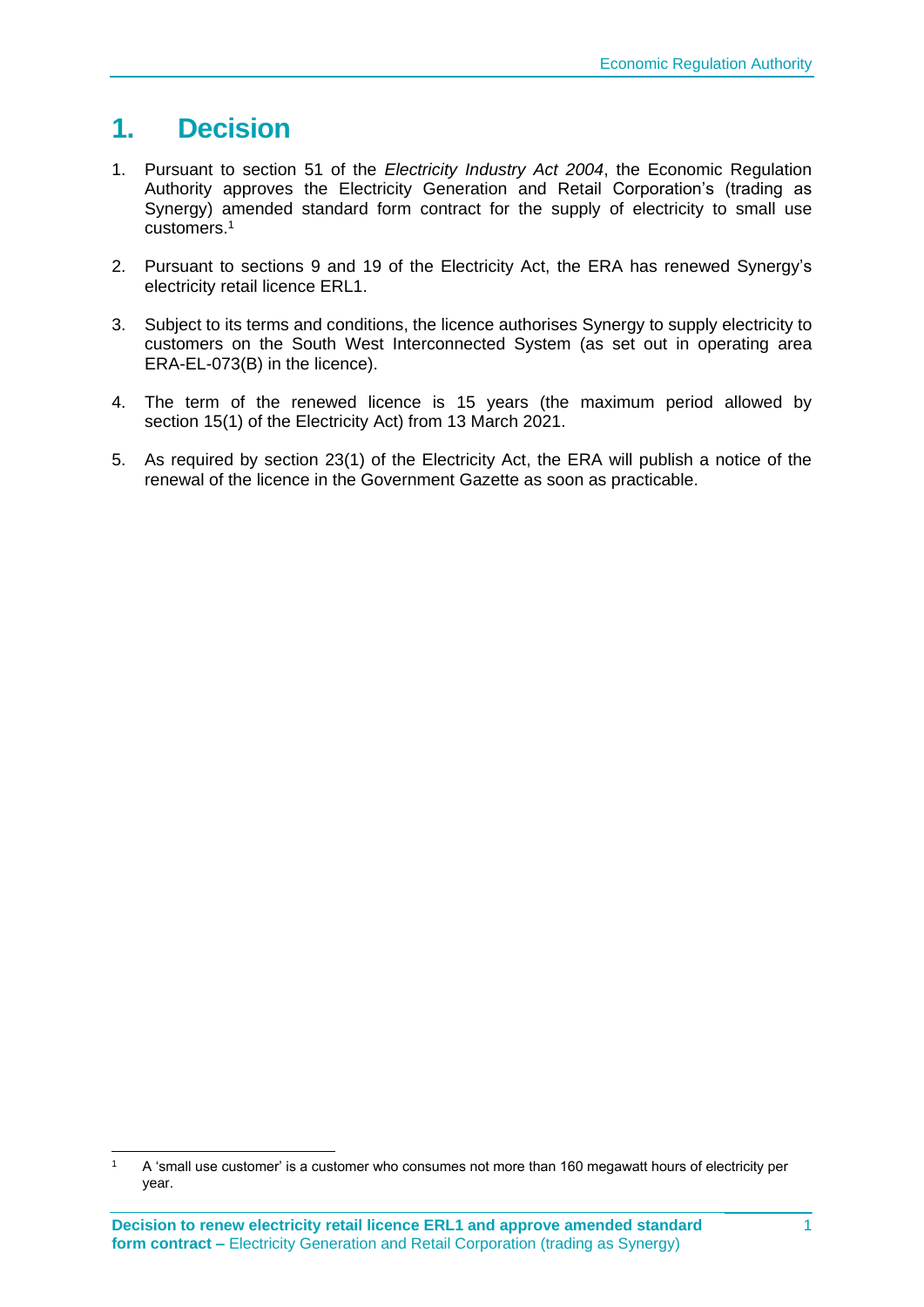# **2. Reasons**

## **2.1 Licence**

- 6. Section 7(4) of the Electricity Act requires a person to hold an electricity retail licence to sell electricity to customers.
- 7. The ERA granted ERL1 to Synergy on 30 March 2006 for a period of 15 years, with an expiry date of 29 March 2021.
- 8. On 23 November 2020, Synergy applied to the ERA to renew ERL1.

# **2.2 Standard form contract**

- 9. Section 50 of the Electricity Act provides that the ERA must not renew an electricity retail licence unless the licensee has submitted a standard form contract to the ERA, and the ERA has approved the standard form contract under which the licensee will supply electricity to customers pursuant to the licence.
- 10. Synergy provided an amended standard form contract with its application to renew ERL1. The ERA provided feedback on the contract to Synergy. In response to this feedback, Synergy amended the contract.
- 11. Under section 51 of the Electricity Act, the ERA must not approve a standard form contract if it considers that the contract will not meet the requirements of the *Electricity Industry (Customer Contracts) Regulations 2005*, will be inconsistent with the Electricity Act or any other written law, or will be inconsistent with any term, condition or provision of the licence.
- 12. The ERA considers that the standard form contract meets the relevant regulatory requirements.
- 13. The amended standard form contract replaces Synergy's previous standard form contract, which was approved by the ERA in 2013.

# **2.3 Public consultation**

- 14. On 8 January 2021, the ERA sought [public comment](https://www.erawa.com.au/cproot/21685/2/Notice---Public-consultation---Licence-renewal-application-and-amended-standard-form-contract---ERL001---Synergy.pdf) on the licence renewal application and proposed amended standard form contract. The period for submissions closed on 29 January 2021.
- 15. The ERA did not receive any submissions.

## **2.4 Financial and technical assessments**

16. Under section 19(1) of the Electricity Act, the ERA must renew a licence if it is satisfied that the licensee has and is likely to retain, or will acquire within a reasonable timeframe, and is then likely to retain, the financial and technical resources to undertake the activities authorised by the licence.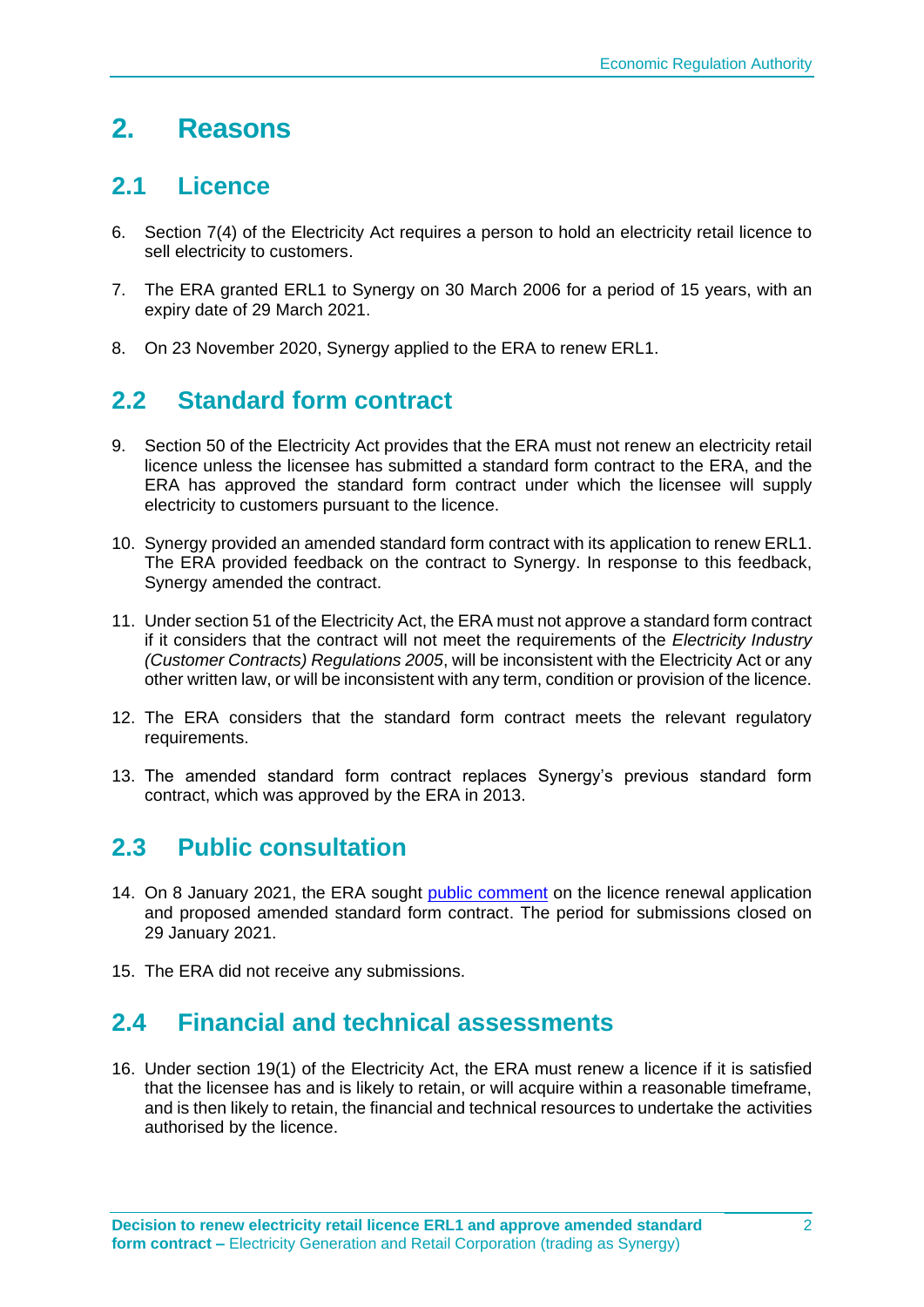- 17. As part of its renewal application, Synergy provided audited financial statements for the past three financial years and a written declaration from Synergy's chief executive officer that it has, and will retain, the financial resources to continue to undertake the activities authorised by the licence.
- 18. Based on the information provided, the ERA is satisfied that Synergy has, and is likely to retain, the financial resources to supply electricity to customers in its licence operating area.
- 19. The ERA used Synergy's licence compliance history to decide whether it has the technical resources to continue to provide the licensed service.
- 20. Based on its compliance history, the ERA considers that Synergy has, and is likely to retain, the technical ability to supply electricity to customers in its licence operating area.

# **2.5 Assessment of public interest**

### *2.5.1 Electricity Industry Act 2004*

- 21. Section 9 of the Electricity Act requires that the ERA must not renew a licence unless it is satisfied that it would not be contrary to the public interest to do so. Section 8(5) of the Electricity Act provides that, without limiting the other matters that may be taken into account, matters that are to be taken into account by the Governor in determining whether the making of the order would not be contrary to the public interest are:
	- a. Environmental considerations.
	- b. Social welfare and equity considerations, including community service obligations.
	- c. Economic and regional development, including employment and investment growth.
	- d. The interests of customers generally or of a class of customers.
	- e. The interests of any licensee, or applicant for a licence, in respect of the area or areas to which the licence in respect of which the power exercised is exercised would apply.
	- f. The importance of competition in electricity industry markets.
	- g. The policy objectives of government in relation to the supply of electricity.

#### *2.5.2 Economic Regulation Authority Act 2003*

- 22. The ERA must also have regard to the matters set out in section 26 of the *Economic Regulation Authority Act 2003*: 2
	- a. The need to promote regulatory outcomes that are in the public interest.
	- b. The long-term interests of consumers in relation to the price, quality and reliability of goods and services provided in relevant markets.

The ERA has discretion to decide the weight it gives to each of the matters listed in section 26 of the ERA Act in making its decision.